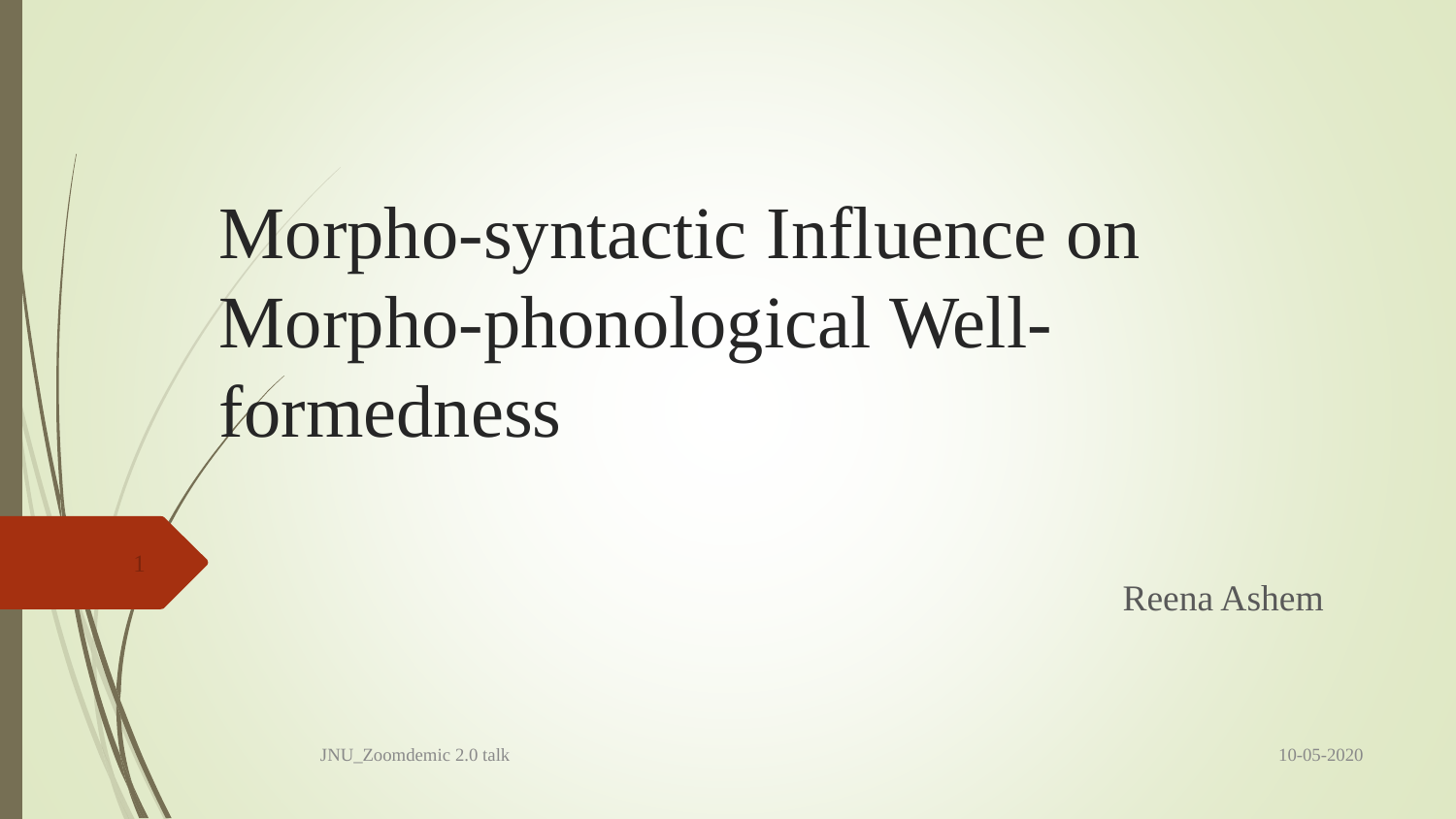# Theoretical Basis

- Structural Information crucial for determining phonological domain (Selkirk, 1982, 1984, 1986, 1995, 2011)
- Distributed Morphology (DM), a theory where phonological exponence are introduce after syntax (Halle and Marantz, 1993; Harley and Noyer, 1999; Embick, 2015; Bobaljik, 2017; Bruening, 2018)
	- **Two crucial units**

- Roots (no synsem features but has underlying phonological representation)
- Functional Morphemes (synsem features but no phonological features )

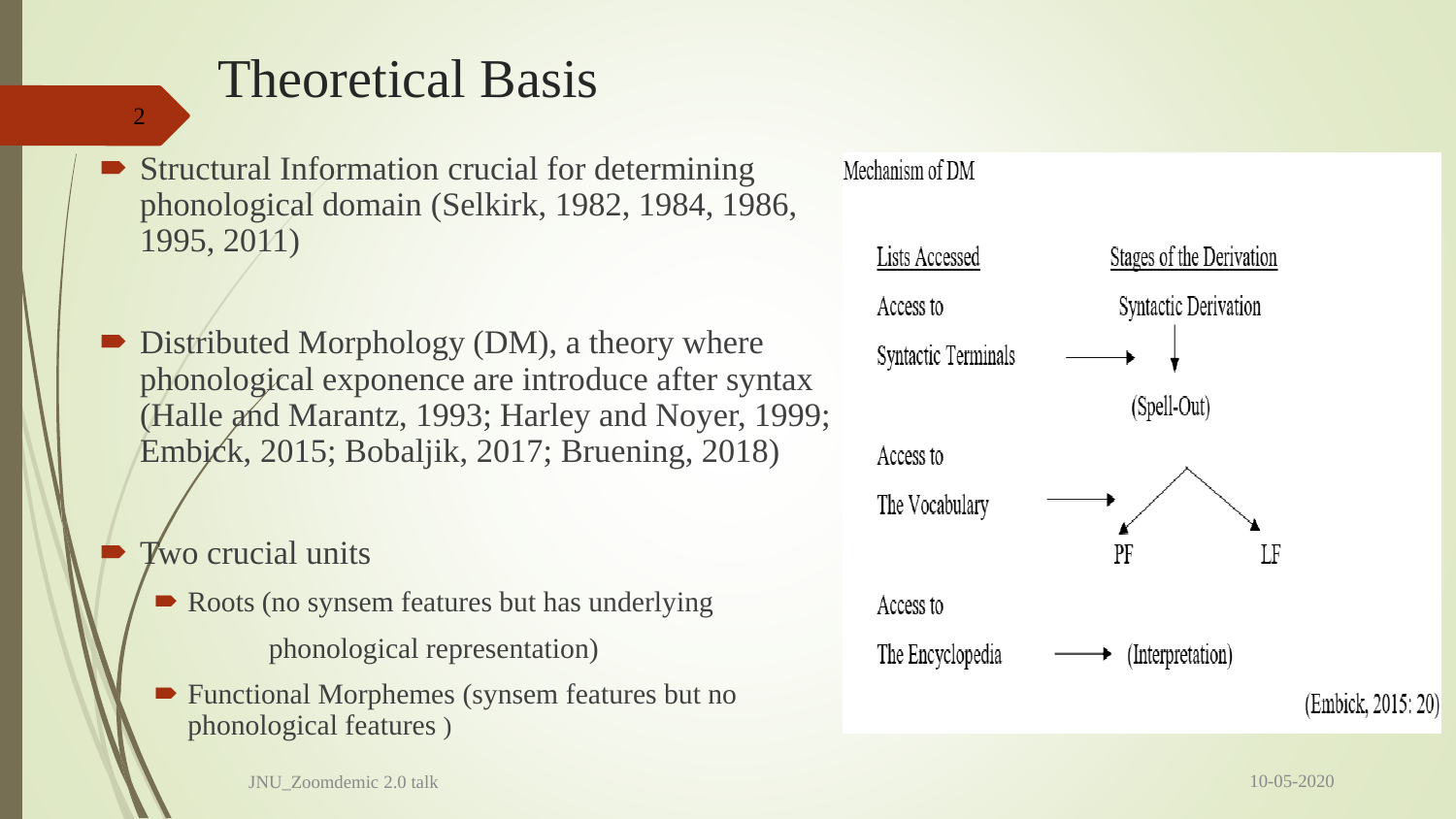## Issue at hand

• The phonological processes of Meiteilon presents an interesting puzzle as its application is not systematic

• Processes that will be discussed today

■ Voicing Assimilation (VA)

Nasal place assimilation (NPA)

deaspiration (LoA)

3

My argument: The 'apparent' unsystematic nature in the application of these processes is due to the morpho-syntactic configuration the processes are co-indexed with.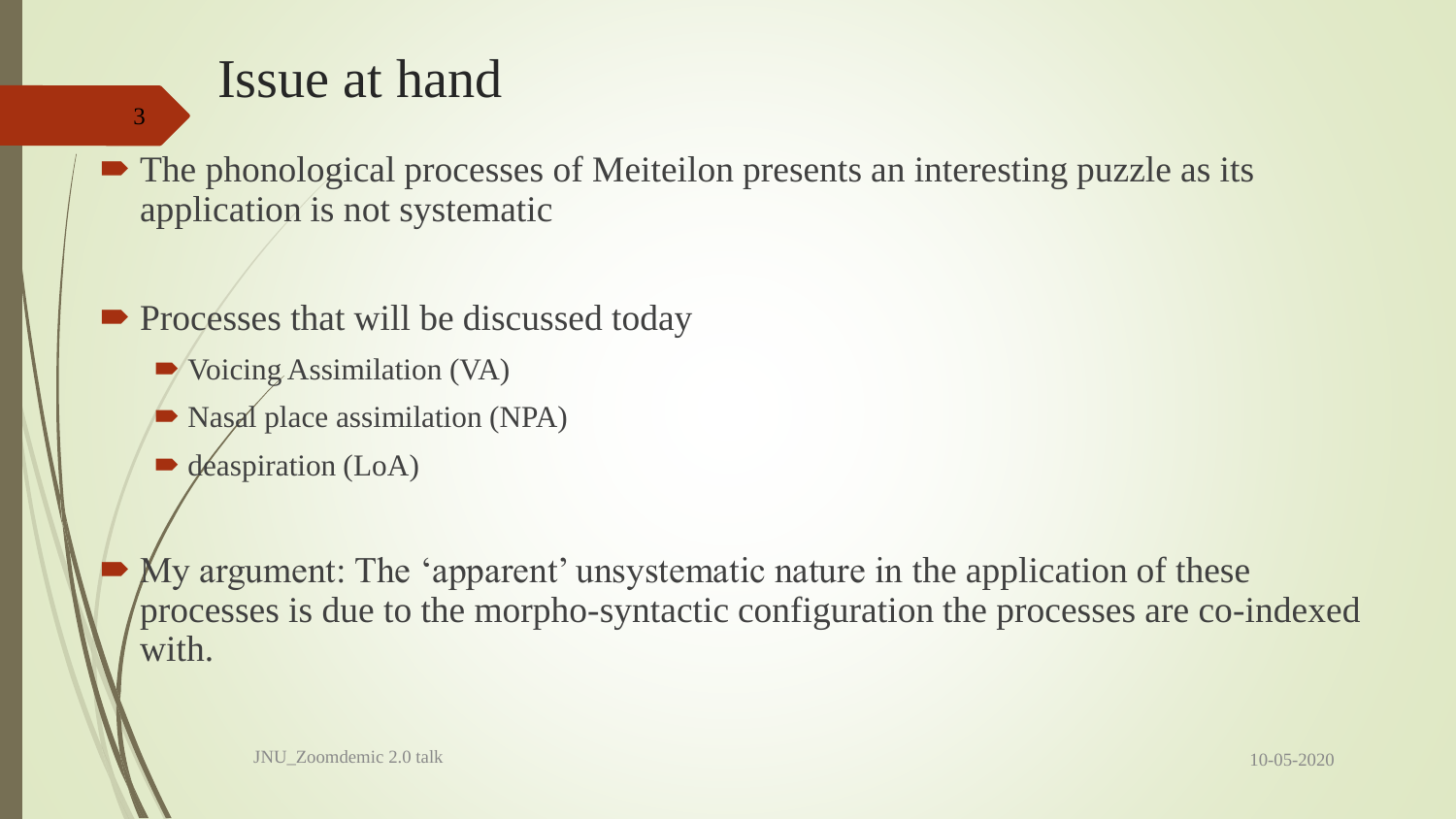## Roadmap

- Show how only phonological analysis is not enough to account the application versus non-application of the phonological processes
- What is the domain for the application of these processes?
	- Prosodic Word

- The mechanism for determining a Prosodic Word in Meiteilon.
- How the seeming exceptional case in application of phonological processes within nominal domain is also triggered by structural configuration?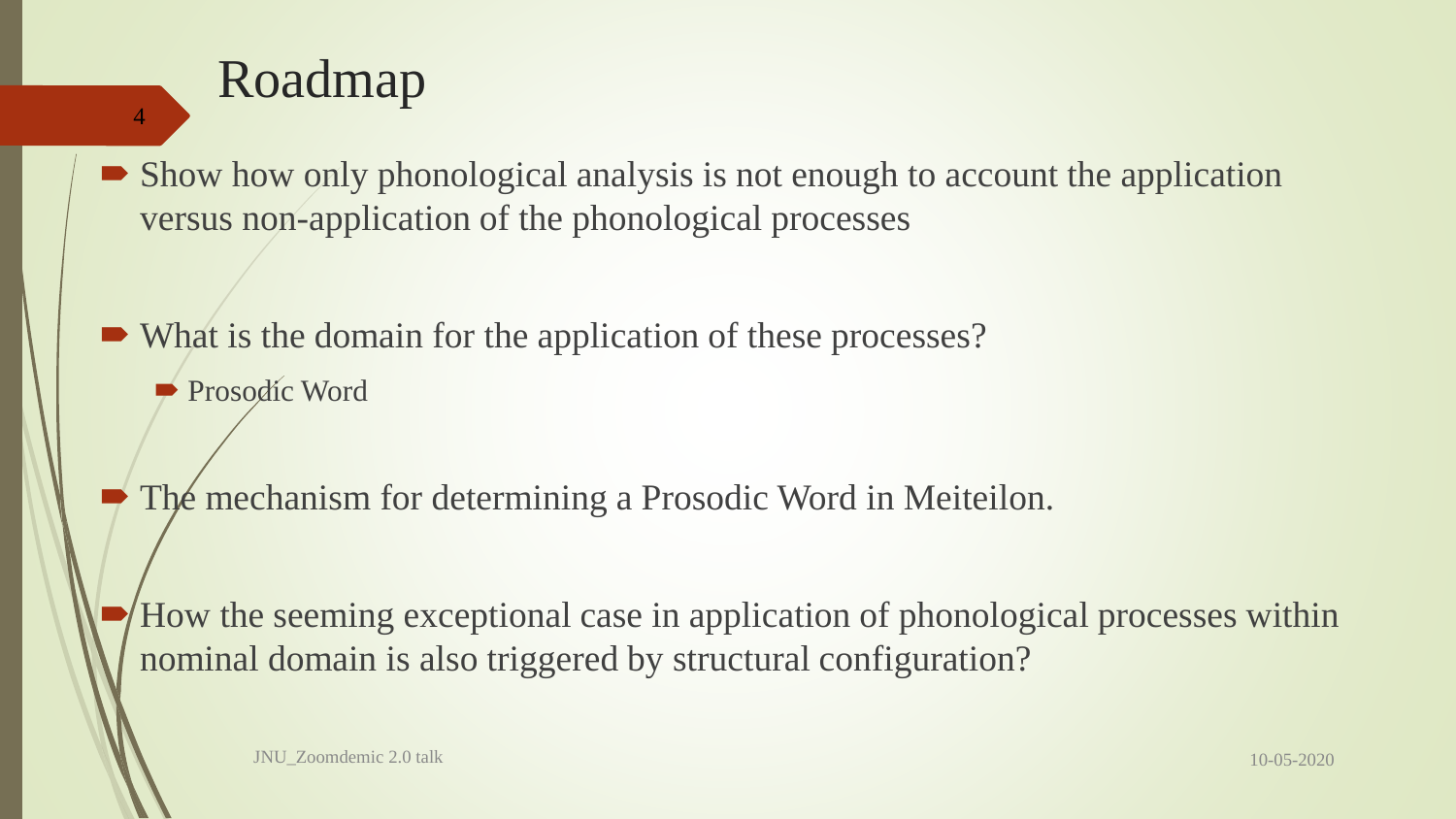## To begin with, let us look at some examples…

### **Agreement in voice feature**

5

1.  $\log_{10} + \log_{10}$  -te/ -ke  $\rightarrow \log_{10}$ -bə/  $\log_{10}$ -de/  $\log_{10}$ -ge throw  $Nzr/$   $Neg/$   $Vol \rightarrow$  'to throw'/ 'did not throw'/ 'will throw' 2. lək- + -pə / -te/ -ke lək-**p**ə/ lək-**t**e/ lək-**k**e come  $Nzr/$   $Neg/$   $Vol \rightarrow$  'to come'/ 'did not come'/ 'will come

## Place Assimilation of Nasals  $3$ / ko**n** + pak  $\rightarrow$  kompak 'big bowl' utensil flat  $4. \text{sgn} + \text{kon} \rightarrow \text{sggon}$  'cow shed' cow shed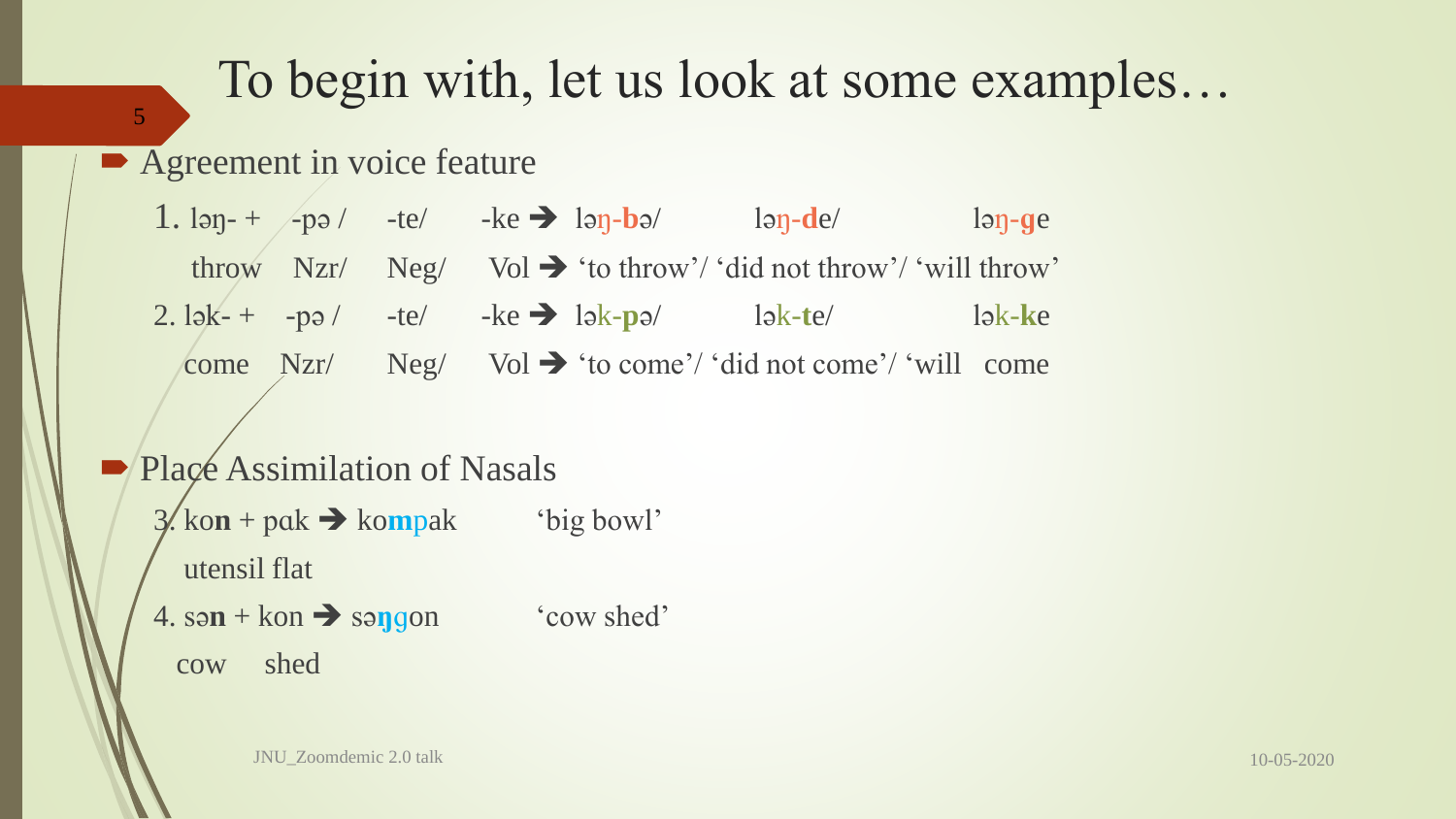## Contd.

### **Loss of Aspiration**

6

- 5.  $k^{\text{h}}$ ən- + -t<sup>h</sup>ok + -pə  $\rightarrow$  kʰən-dok-pə 'to pick out'
	- pick Dir Nzr
- 6.  $t<sup>h</sup>an t k<sup>h</sup>ot + -p$ ə  $t<sup>h</sup>an-got-p$  'to carry (something) up'
	- carry Dir Nzr
- In Optimality Theory (OT) framework (Prince and Smolensky, 1993; Kager, 1999), phonological processes are analysed through constraint system
	- Further, application of phonological processes in a language indicate that their corresponding constraints are ranked high.

And, high ranked constraints cannot be violated.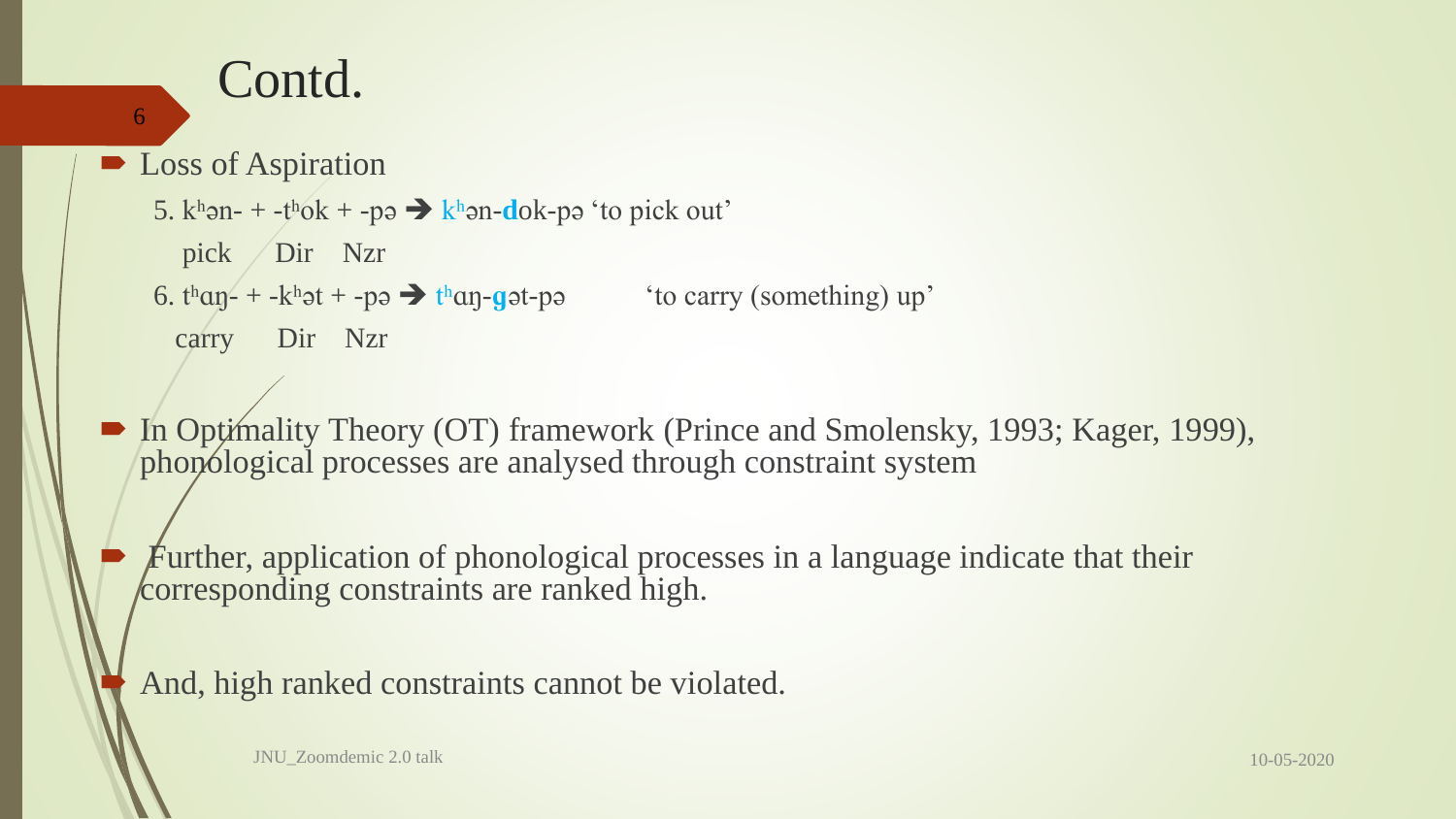7

• All constraints can be basically divided into two categories

- Faithfulness constraint (IDEN IO (Input-Output) constraints): No change between input and output
- Markedness constraint: Alteration in the input to produce a well-formed output
- (based on alteration, eg. Agree(voice) in Meiteilon)

On the superficial level, it is possible to state that Agree(voice) in Meiteilon is ranked higher than IDEN IO.

### Is that really so?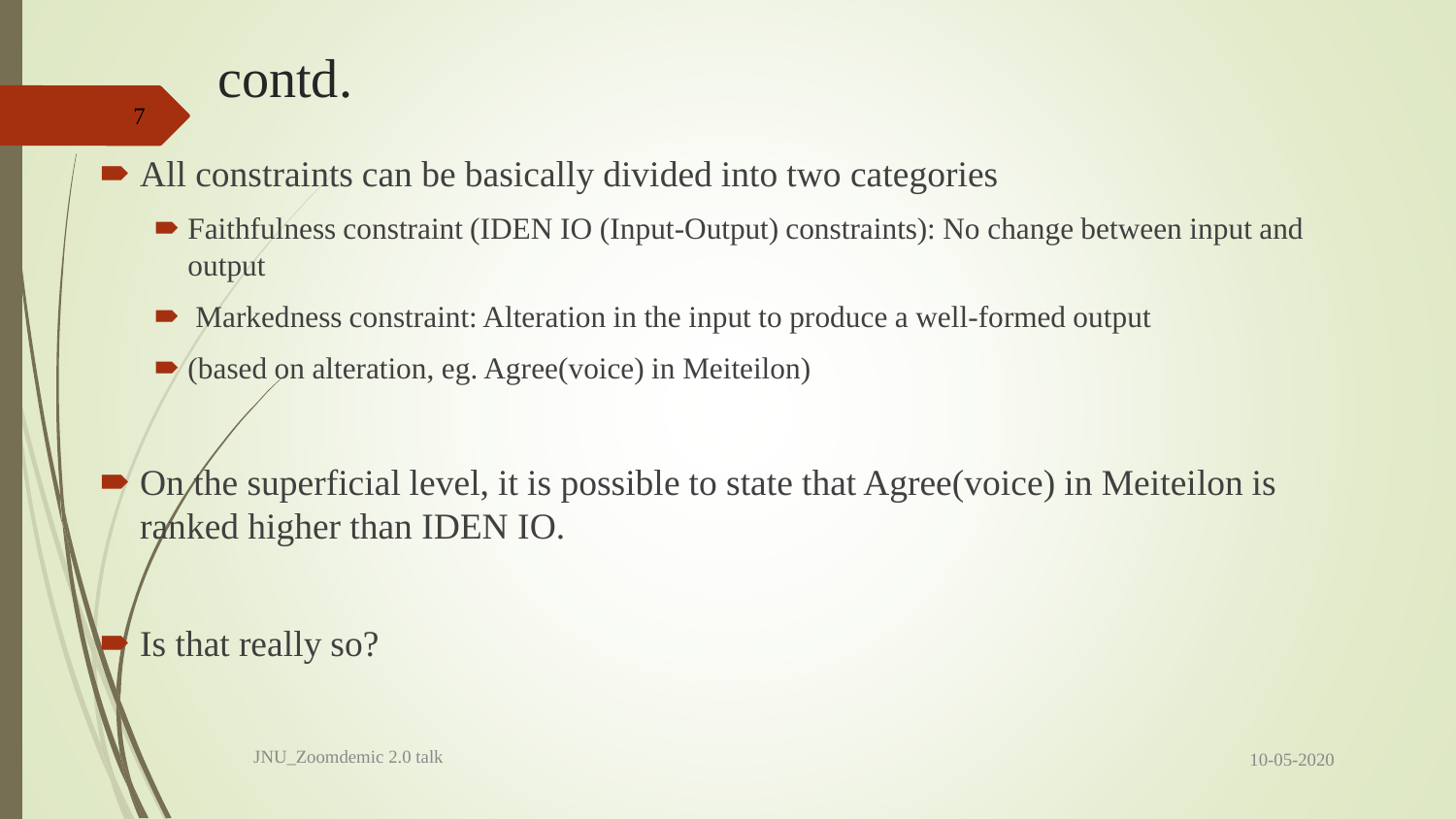8

• Adopting Prince and Smolensky's (1993) notion of Richness of the Base, which argues that all inputs are possible in all languages but an output set by a grammar is based on languageparticular ranking of the constraint, let us take a nonsensical underived word where all the segmental units agree in voice feature to check the constraint ranking.

| $\blacksquare$ Tableaux 1 | A    | dəb           |    | Ident(IO)   Age (voice) | B                    | dəb           | Agree (voice) $Ident(IO)$ |    |
|---------------------------|------|---------------|----|-------------------------|----------------------|---------------|---------------------------|----|
|                           |      |               |    |                         |                      |               |                           |    |
|                           | i.   | $\bullet$ dəb |    |                         | $\blacksquare$<br>1. | $\bullet$ dəb |                           |    |
|                           |      |               |    |                         |                      |               |                           |    |
|                           | ii.  | təb           | ∗  | ∗                       | ii.                  | təb           | ∗                         | ∗  |
|                           |      |               |    |                         |                      |               |                           |    |
|                           | iii. | təp           | ** | **                      | iii.                 | təp           | **                        | ** |
|                           |      |               |    |                         |                      |               |                           |    |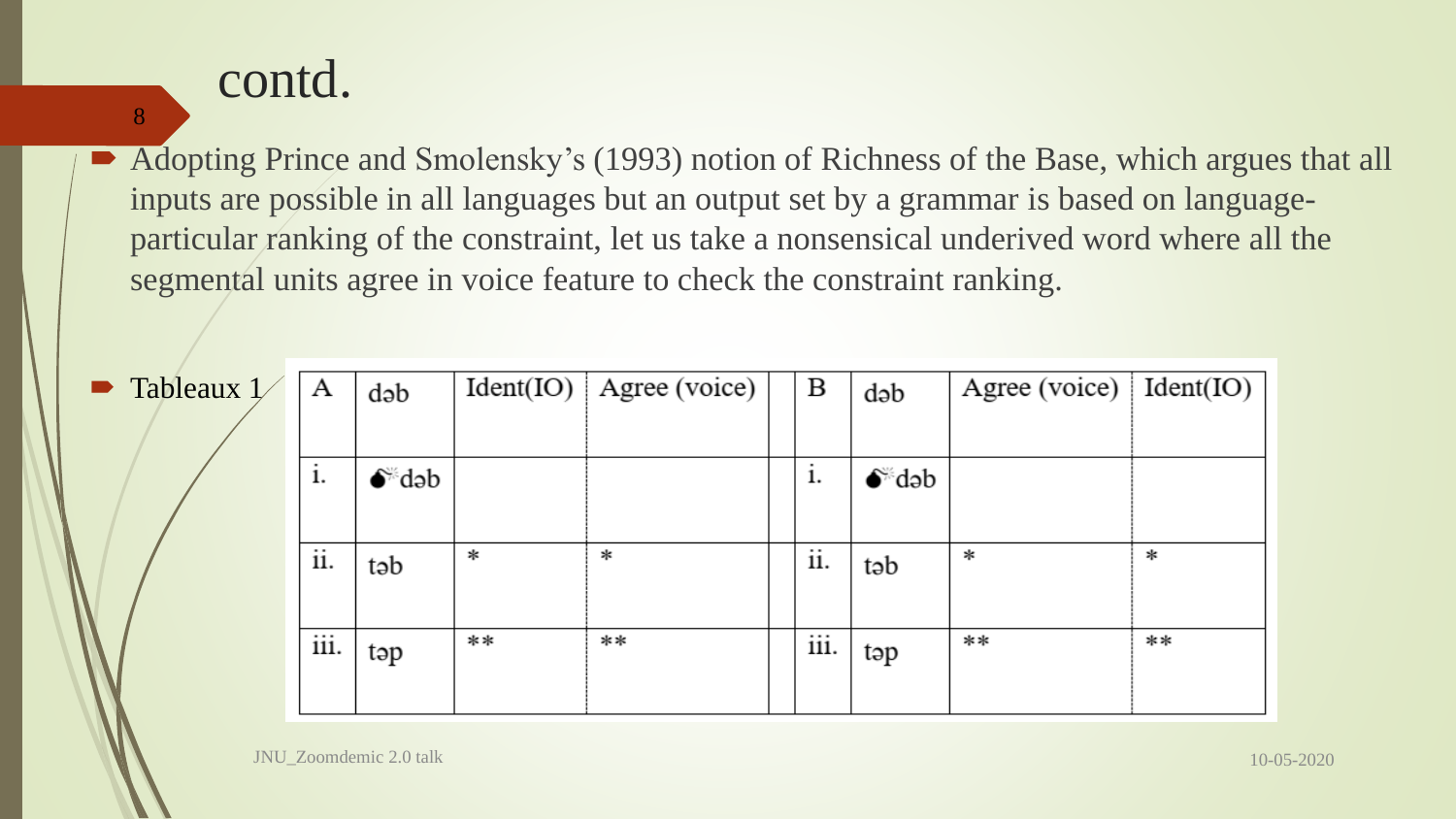Tableaux 2

9

In fact, voiced obstruent is systematically blocked in the language  $(*Obstr<sub>(voice)</sub>)$ 

Let us see how the mechanism works in the language in the table below

| A.         | ba | *Obstr(voice)   Ident (IO) |   | B       | ba           | Ident $(IO)$ | *Obstr(voice) |
|------------|----|----------------------------|---|---------|--------------|--------------|---------------|
| ٠<br>1.    | ba | *1                         |   | ٠<br>1. | $\bullet$ ba |              | *             |
| . .<br>11. | pa |                            | * | ii.     | pa           | *1           |               |
|            |    |                            |   |         |              |              |               |

 Further the existence of example below, where VA applies only between morpheme boundaries in a derived domain confirms that the process is co-indexed to a specific morpho-syntactic configuration

7. pan  $(grow)$  + -pə  $(Nzr)$   $\rightarrow$  pan -bə  $/$  \*ban -bə 'to grow'

8. lɑk + -pə (Nzr) lɑk -pə / \*lɑ**ɡ** -bə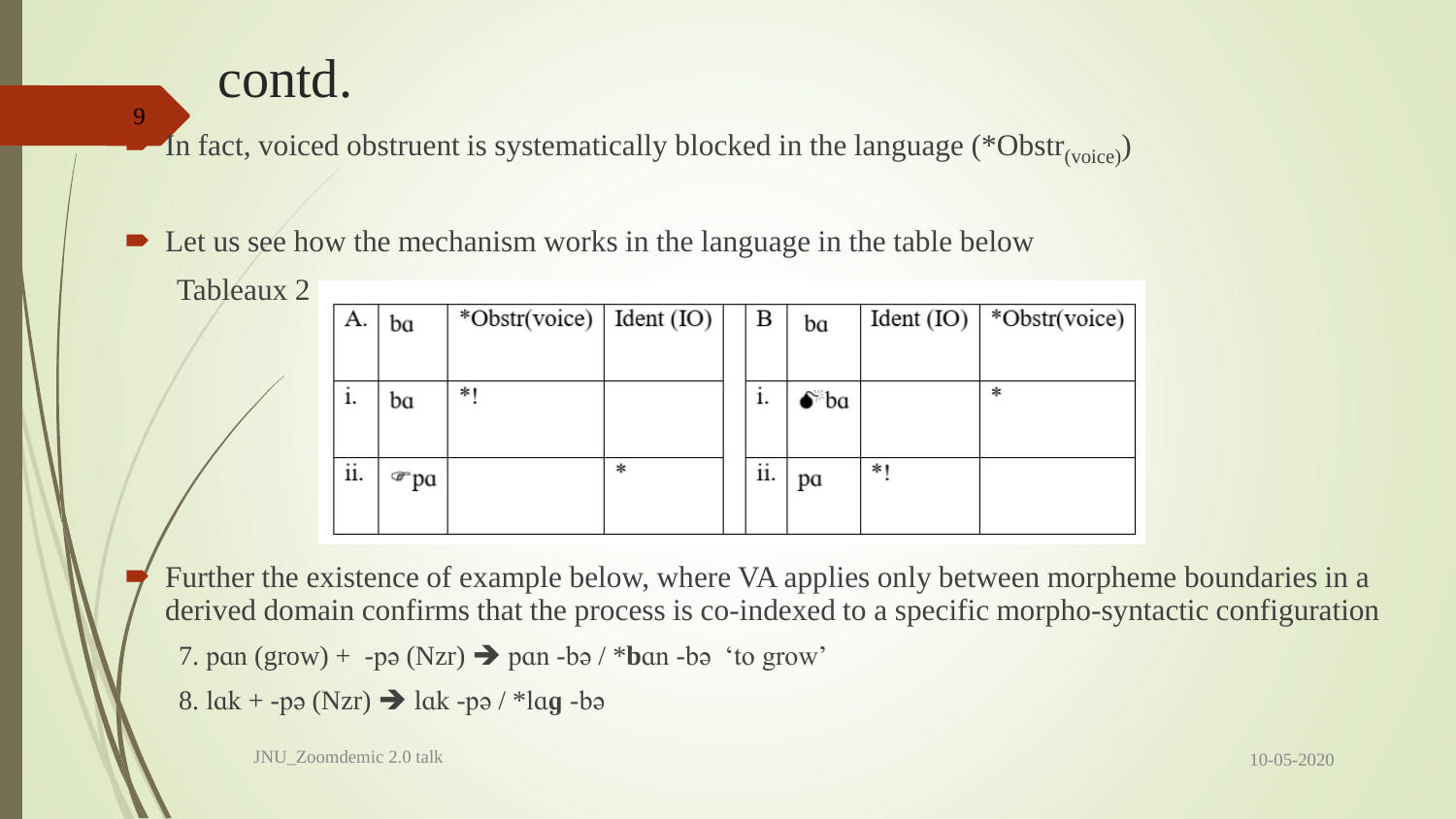# Similarly…

- It can be stated that the constraints for Nasal Place Assimilation and deaspiration are also ranked high
- However, both the processes are co-indexed to certain morpho-syntactic configuration
	- The co-indexation includes Voicing Assimilation as well because there are constructions where the processes fail to apply

| No VA<br>9. $\theta$ - + pik + -pa $\rightarrow$ $\theta$ -pik-pa/* $\theta$ -bik-pa<br>Attr. small Nzr<br>'small' | No NPA<br>11. kon + -pa $\rightarrow$ kon-ba / *kom-pa<br>hug Nzr 'to hug'                                                       | No LoA<br>13. $t^h$ <sub>9</sub> w + $t^h$ i $\rightarrow$ $t^h$ <sub>9</sub> w- $t^h$ i/* $t^h$ <sub>9</sub> w-di<br>waste 'oil waste'<br>oil |
|--------------------------------------------------------------------------------------------------------------------|----------------------------------------------------------------------------------------------------------------------------------|------------------------------------------------------------------------------------------------------------------------------------------------|
| 10. wa $+$ -ton $\rightarrow$ wa-ton/ *wa-don<br>tip 'tip of bamboo'<br>bamboo                                     | 12. $t^{\text{ho}} - + \text{ke} \rightarrow t^{\text{ho}} - \text{ke}/t^{\text{ho}} - \text{qe}$<br>Vol. 'will pile up'<br>pile | $14. ph$ əm- $+$ -k <sup>h</sup> i $\rightarrow$ p <sup>h</sup> əm-k <sup>h</sup> i /*p <sup>h</sup> əm-gi<br>'sat'<br>Past<br>sit             |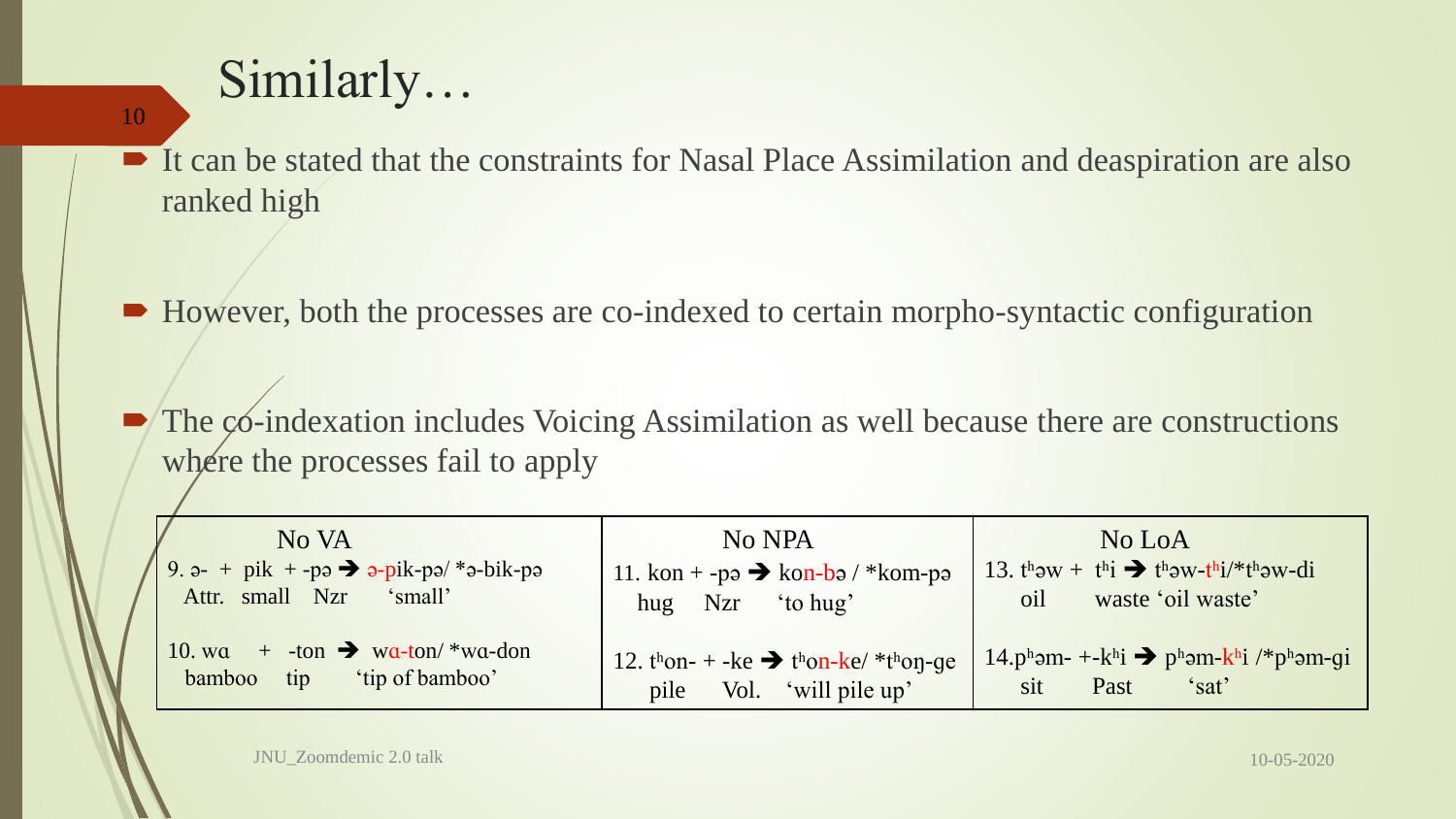## So what is the domain of phonological processes?

### 11

• Take place between Categorized root plus suffixes

**•** process of categorization takes place in narrow syntax (de Belder and Craenenbroeck, 2015; de Belder, 2011)

 So, I argue that Prosodic word in Meiteilon are formed by mapping structural units to prosodic word.

I also argue that syntactic units mapped are bigger than a phrase because it contains larger syntactic configuration

```
15. čən- +-lu +-te +-le \rightarrow čən-ru-də-re 'did not enter'
```

```
enter - Deic - Neg - Pref
```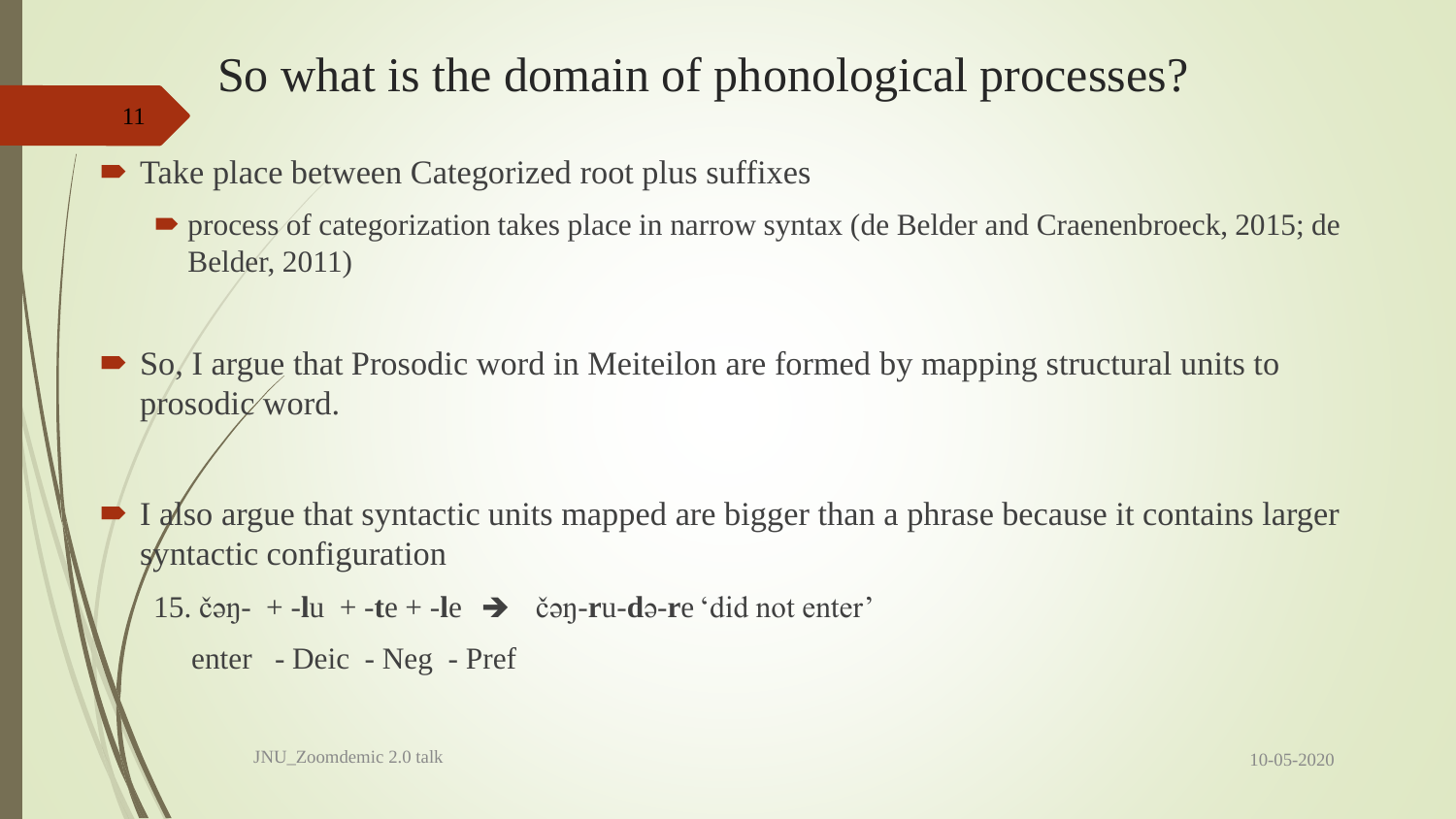# Prosodic words in Meiteilon

12

 Note that DM proposes roots to be associated with phonological elements while functional items receive phonological feature only after syntactic derivation and morphological conditions can alter syntactic configuration by triggering certain modification during Vocabulary Insertion.

Further, I adopt two theories of how the mapping mechanism works

**Generalized Alignment**

Align(Cat1, Edge1, Cat2, Edge2) =  $_{def}$ 

∀Cat1 ∃ Cat2 such that Edge1 of Cat1 and Edge2 of Cat2 coincide,

Where, Cat1, Cat2  $\in$  PCat  $\cup$  Gcat

Edge1, Edge2  $\in$  {Right, Left} (McCarthy and Prince, 1993: 2)

#### **Edge-Based Theory**

Right/Left edge of  $\alpha \rightarrow$  Edge of  $\beta$ 

 $\alpha$  is a syntactic category,  $\beta$  is a prosodic category (Selkirk, 1995: 447)

JNU\_Zoomdemic 2.0 talk 10-05-2020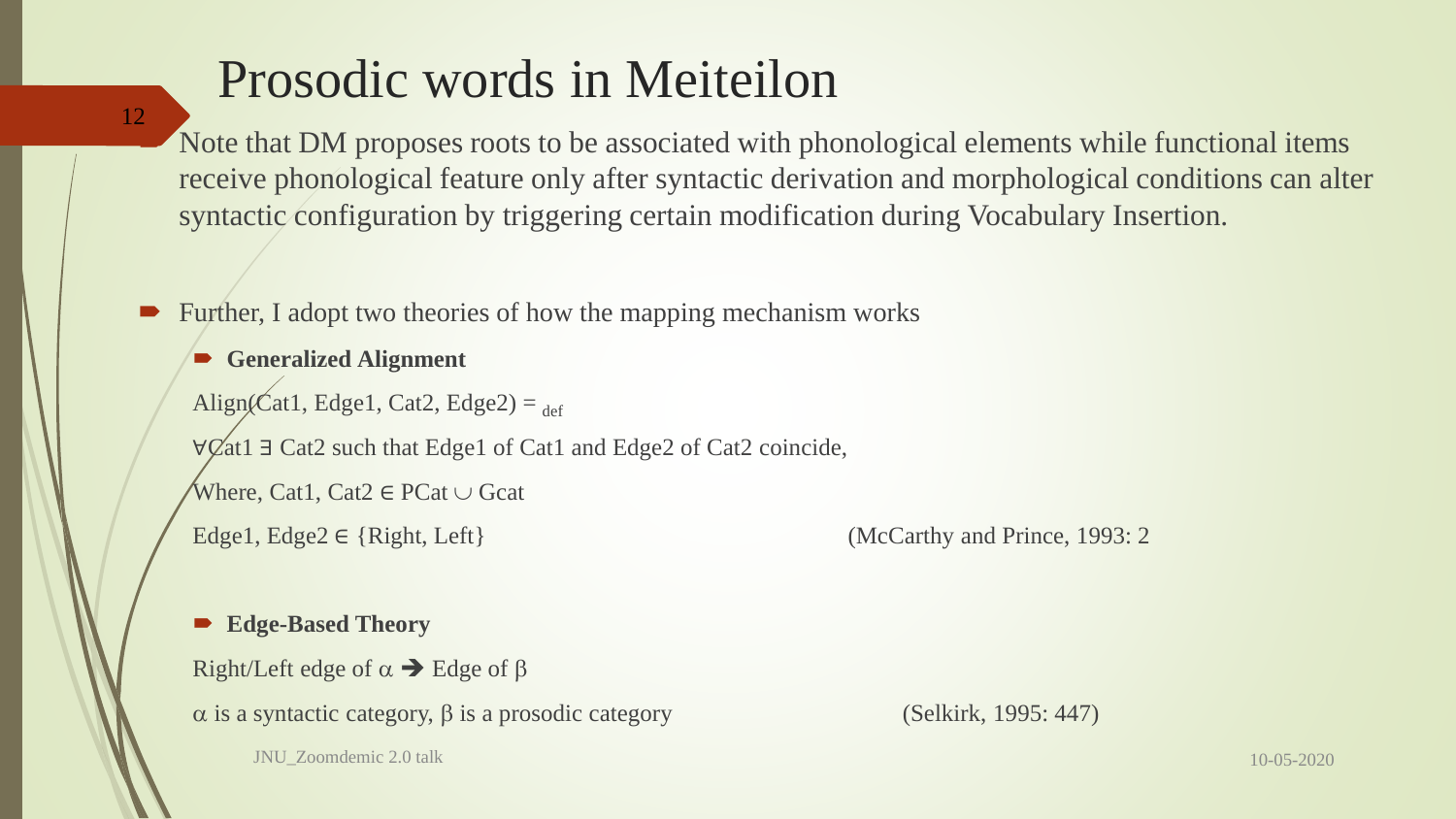# The Mechanism

13

- Left edge of categorized root mapped to left edge of Prosodic Word
- I adopt this idea to account why all functional items get clubbed with roots in Meiteilon

- $\blacksquare$   $\lbrack_{\text{Asp}}\rbrack_{\text{DP}}\lbrack_{\text{NP}}\text{Root}_{\text{N}}(\sqrt{\text{Root n}})$   $\lbrack_{\text{VP}}\rbrack_{\text{VP}}\lbrack_{\text{DP}}\lbrack_{\text{NP}}\text{Root}_{\text{N}}(\sqrt{\text{Root n}})]$  $\widehat{D}[\widehat{Root}_{V}(\forall Root \ v)]$  v]Asp]
- **Morphological Merger**

$$
RootN+D
$$
  $RootN+D$   $RootV + Asp$ 

 **Vocabulary Insertion(Insertion of phonological exponents)**  $Root<sub>N</sub>+D$   $Root<sub>N</sub>+D$   $Root<sub>V</sub> + Asp$ 



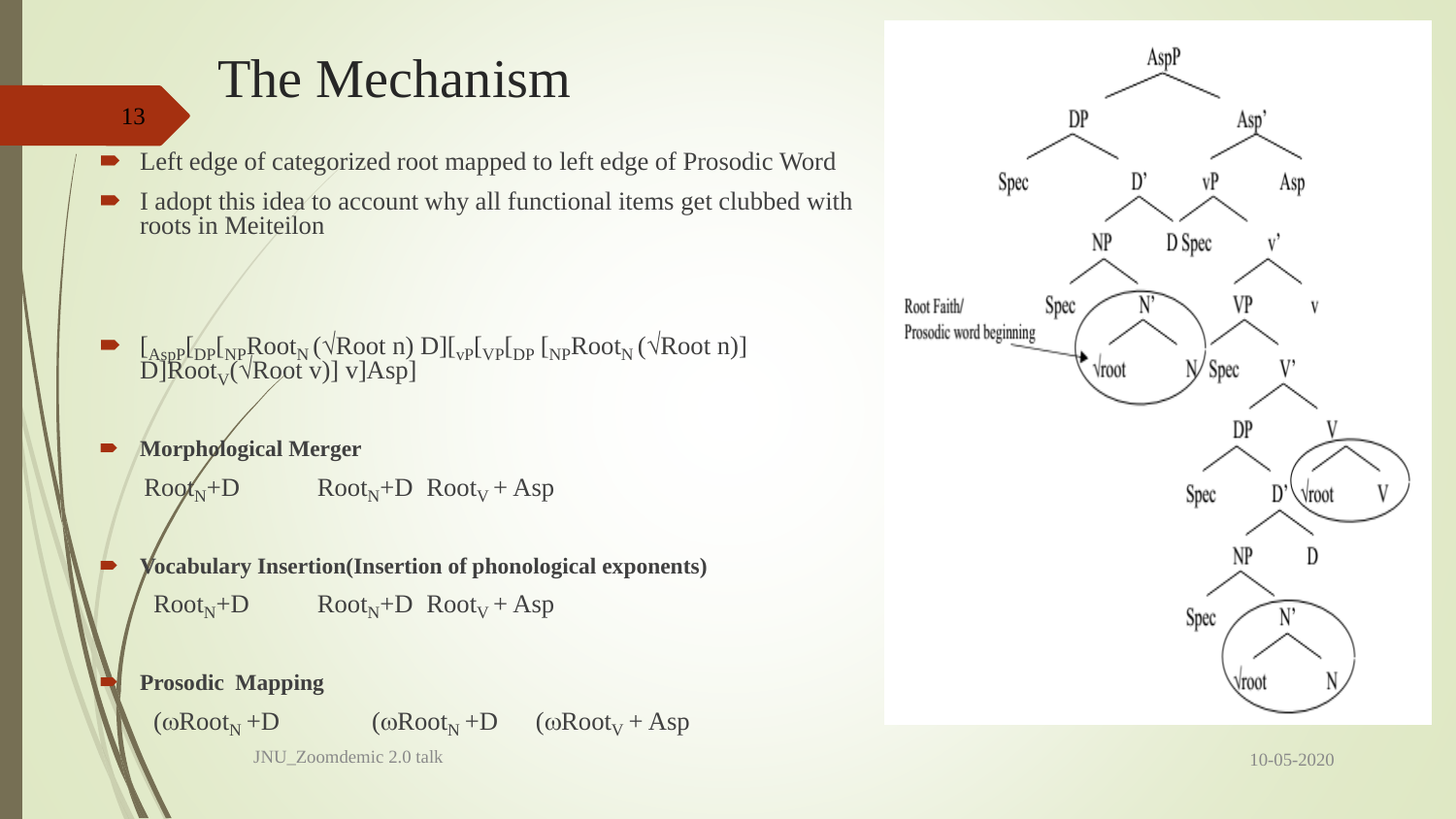# Domain of phonological process

14

### • The domain for the application of phonological processes in Meiteilon

| <b>Phonological Domains</b> |                                   | <b>Phonological Process Application</b> |  |  |  |
|-----------------------------|-----------------------------------|-----------------------------------------|--|--|--|
|                             | $(\omega Root_{N} + D)$           |                                         |  |  |  |
|                             | $(\omega \text{Root}_{N} + D)$    |                                         |  |  |  |
|                             | $(\omega$ Root <sub>v</sub> + Asp |                                         |  |  |  |

Left edge of categorized root marks the boundary of a Prosodic Word in the language

This is why no voicing assimilation takes place between the attributive adjective prefix and root

16.  $\theta$ - ( $\alpha$ tan + -p $\theta$   $\rightarrow$   $\theta$ - (tan-b $\theta$  'expensive'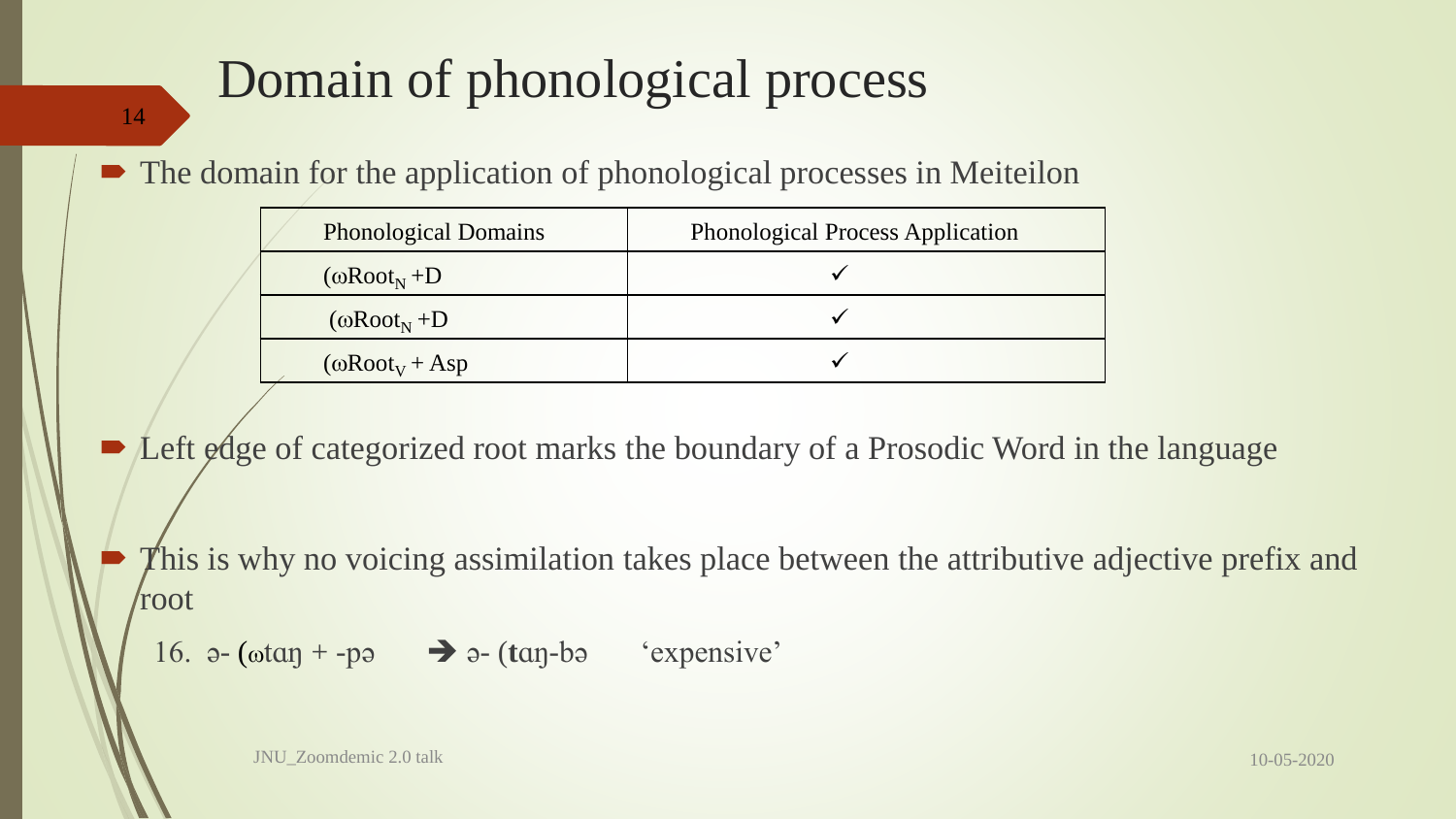# Blockage of Phonological processes

#### 15

- The above mechanism also helps account why no voicing assimilation and deaspiration takes place in nominal compounds
- **Prosodic Word construction for**  $t^h$ **aw+**  $t^h$ **i** (oil+ waste)
- Step1: Mark left edge of root
	- $\sqrt{t^h}$ aw N  $\sqrt{t^h}$ i N



Step 2: Mapped the left edge of root to left edge of Prosodic Word ( $\omega$   $\forall$ t<sup>h</sup>aw ( $\omega$   $\forall$ <sup>th</sup>i (different prosodic domains, no phonological processes)

However, this does not hold for nasal place assimilation

JNU\_Zoomdemic 2.0 talk 10-05-2020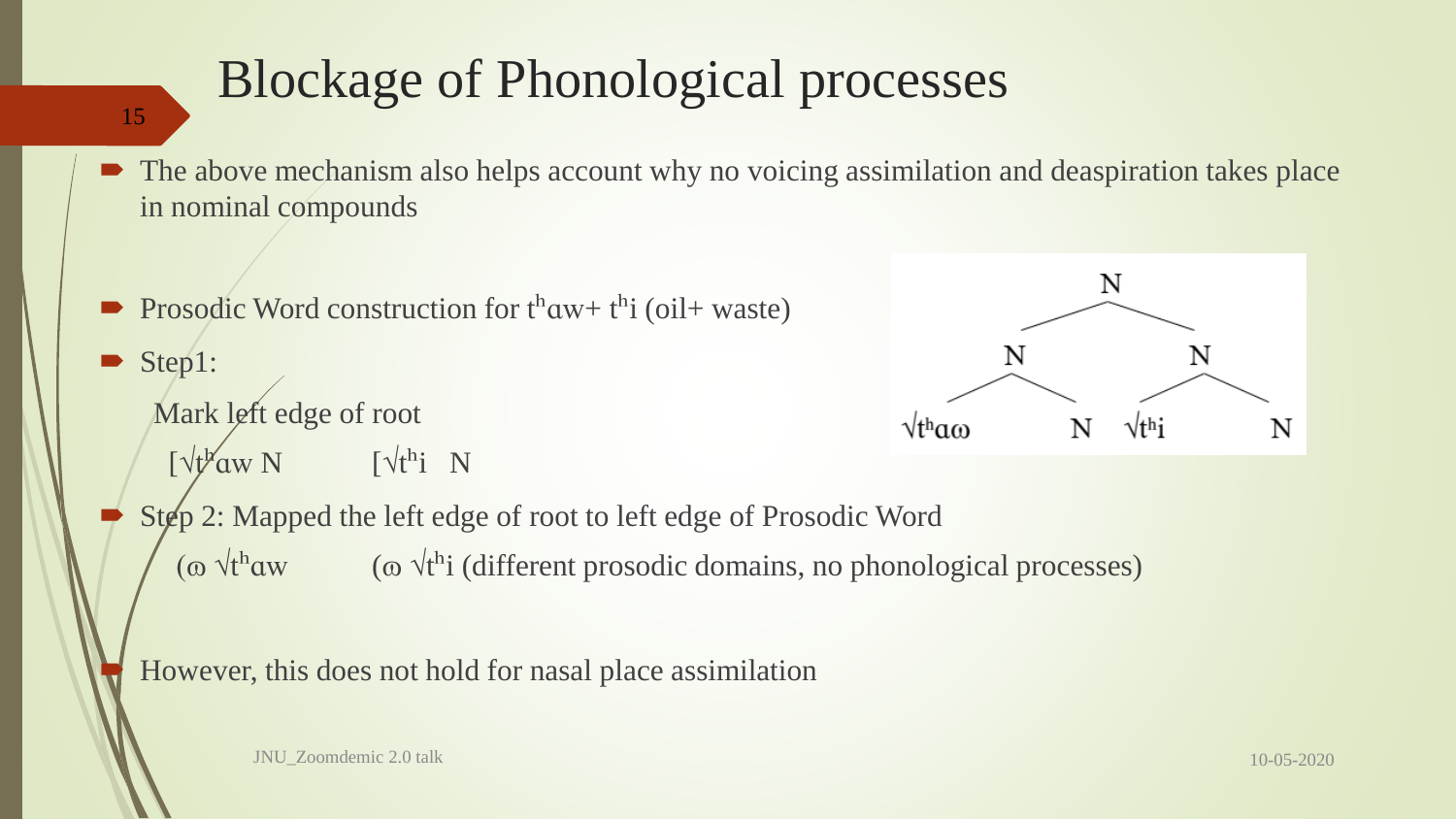# Nasal Place Assimilation

NPA is the only process which is regressive and alters a root.

17. kon + pak  $\rightarrow$  kom-pak 'flat bowl' utensil flat  $\bullet$  [ $_{Root}$  kon] + [ $_{Root}$  pɑk]  $\rightarrow$  ( $\omega$ kon - ( $\omega$ pɑk

- Two categorized roots, here I adopt
	- Positional Faithfulness (Lombardi, 1999)
	- distinction in phonological strength of onset versus coda plays a crucial role
	- So, phonological element in the onset position will be marked for higher faithfulness
	- Hence, the alteration of root coda



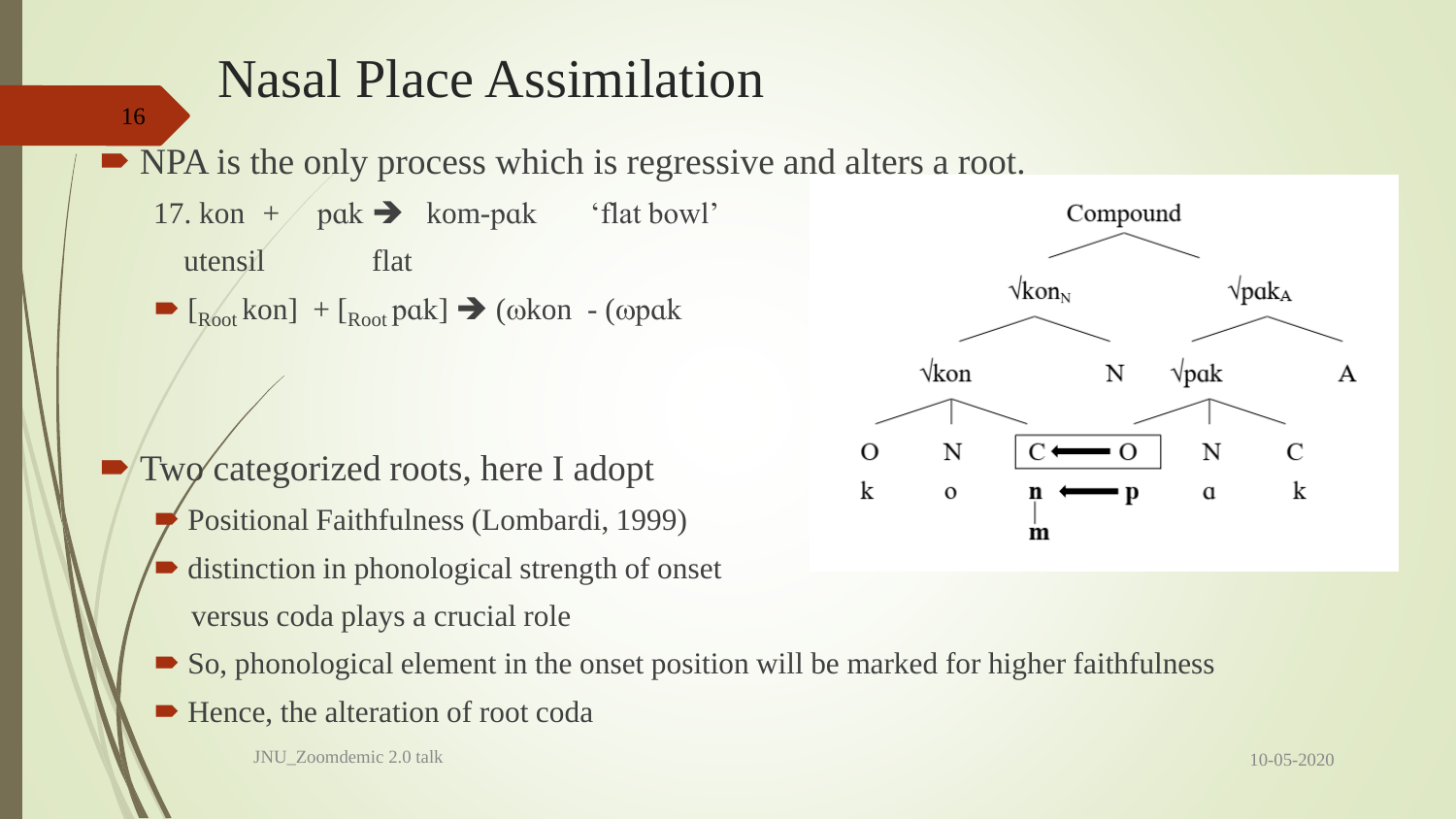# What about deaspiration? **■ Lets begin with the directional markers.** • Four directional markers in the language  $\bullet$   $\sin^{-1}$  in'; *thok*- 'out'; *tha*- 'down' and *khat*- 'upward' Adding these markers with the verb *pu-* 'carry', we have the following 18. a. pu-  $+ \sin \rightarrow$  pu- $\sin$  'carry in' b.  $pu - t^h \, ok - \rightarrow pu - t^h \, ok$  'carry out' 17

- c.  $pu t h$  $\rightarrow pu t h$  $\rightarrow$  'carry down'
- d. pu-  $+$   $k^h$ **ət-**  $\rightarrow$  pu- $k^h$ **ət** 'carry up'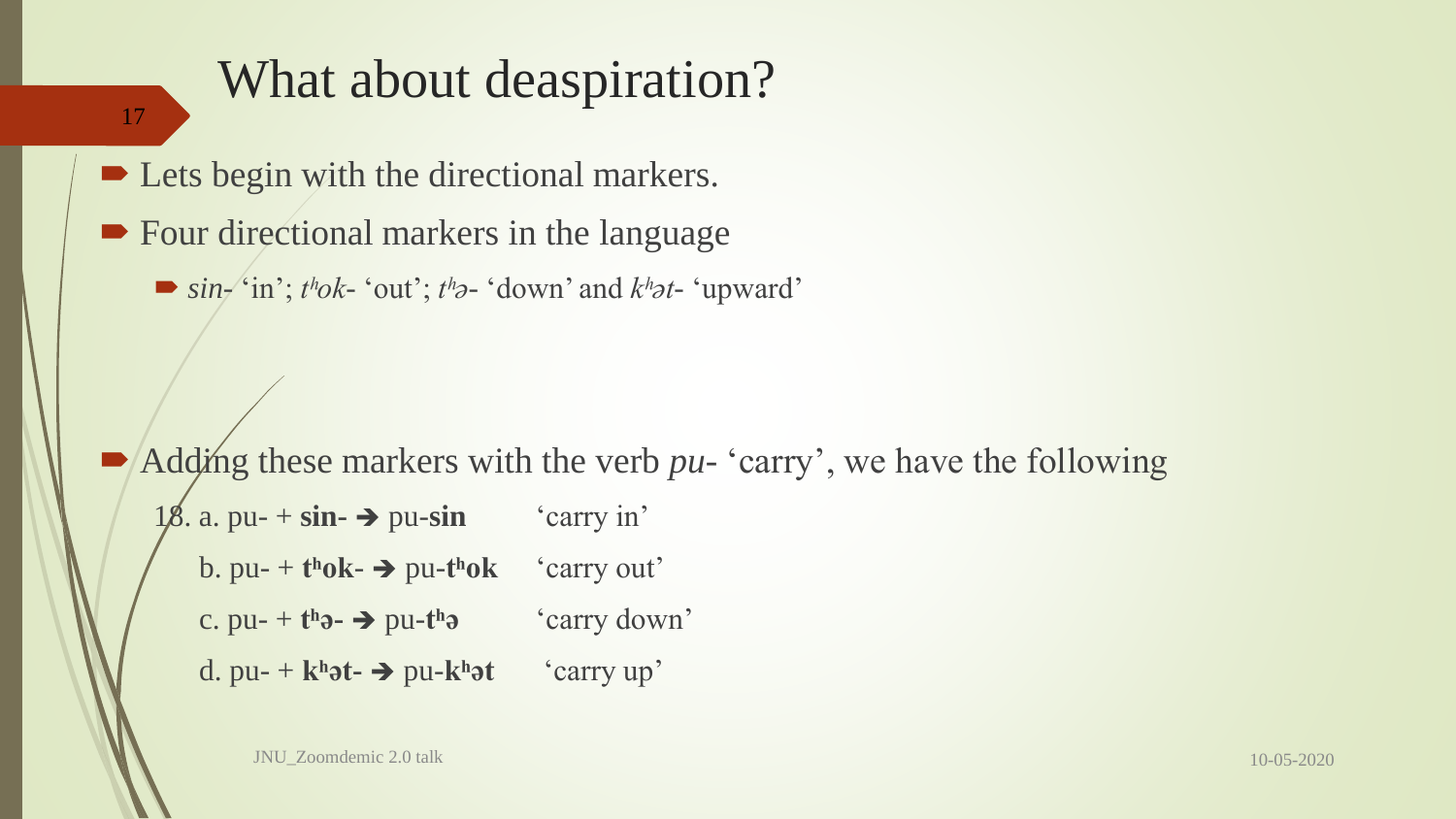### 18

■ Apart from the directional markers, Meiteilon has deictic markers  $-i\omega$  -la

19. tombə čɑk čɑ-**ru**-re

Tomba rice eat-Deic-Perf

'Tomba has eaten rice' (away from the point of speech)

## Co-occurrence is allowed

20. tombə čɑk čɑ-**tʰok**-**u**-re

Tomba rice eat-Dir-Deic-Perf

'Tomba has eaten rice' (more focused on completion of the action)

Presents a puzzle as two why two directional elements co-occur.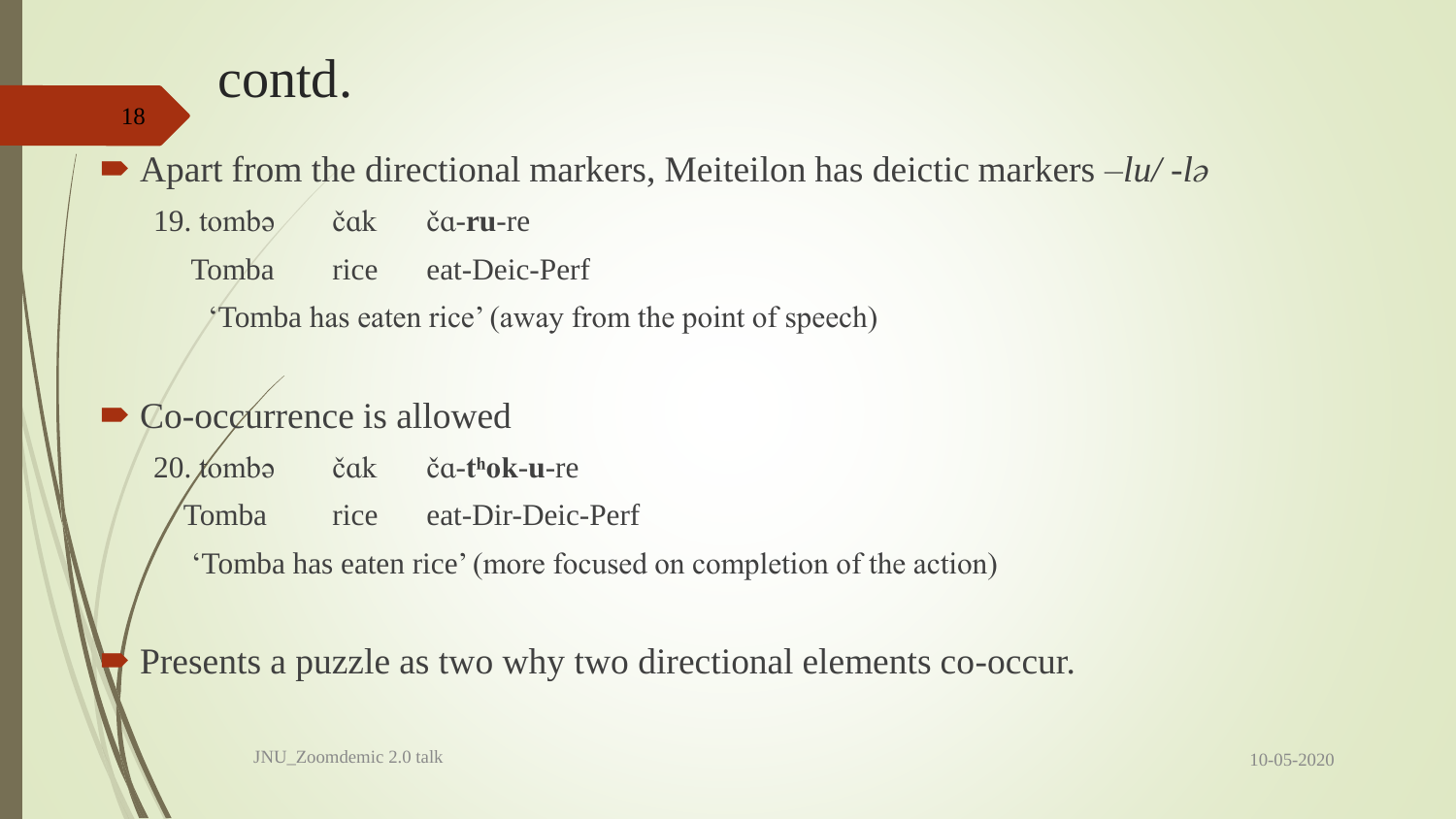## A difference….

19

Difference in where the markers can appear w.r.t. to the verb 21. tombə čɑk čɑ-**tʰok**-**hən**-**lu**-re/ \*čɑ**-hən**-**tʰok**-l**u**-re (čɑ-**tʰok-həl-lu**-re) Tomba rice eat-Dir-Caus-Deic-Perf

'Tomba was made to eat rice somewhere'

■ Causative marker *han* cannot intervene between the verb and directional suffix however, it can occur between the verb and the deictic marker.

 directional marker occurs within the vP domain while the deictic marker occurs beyond the vP domain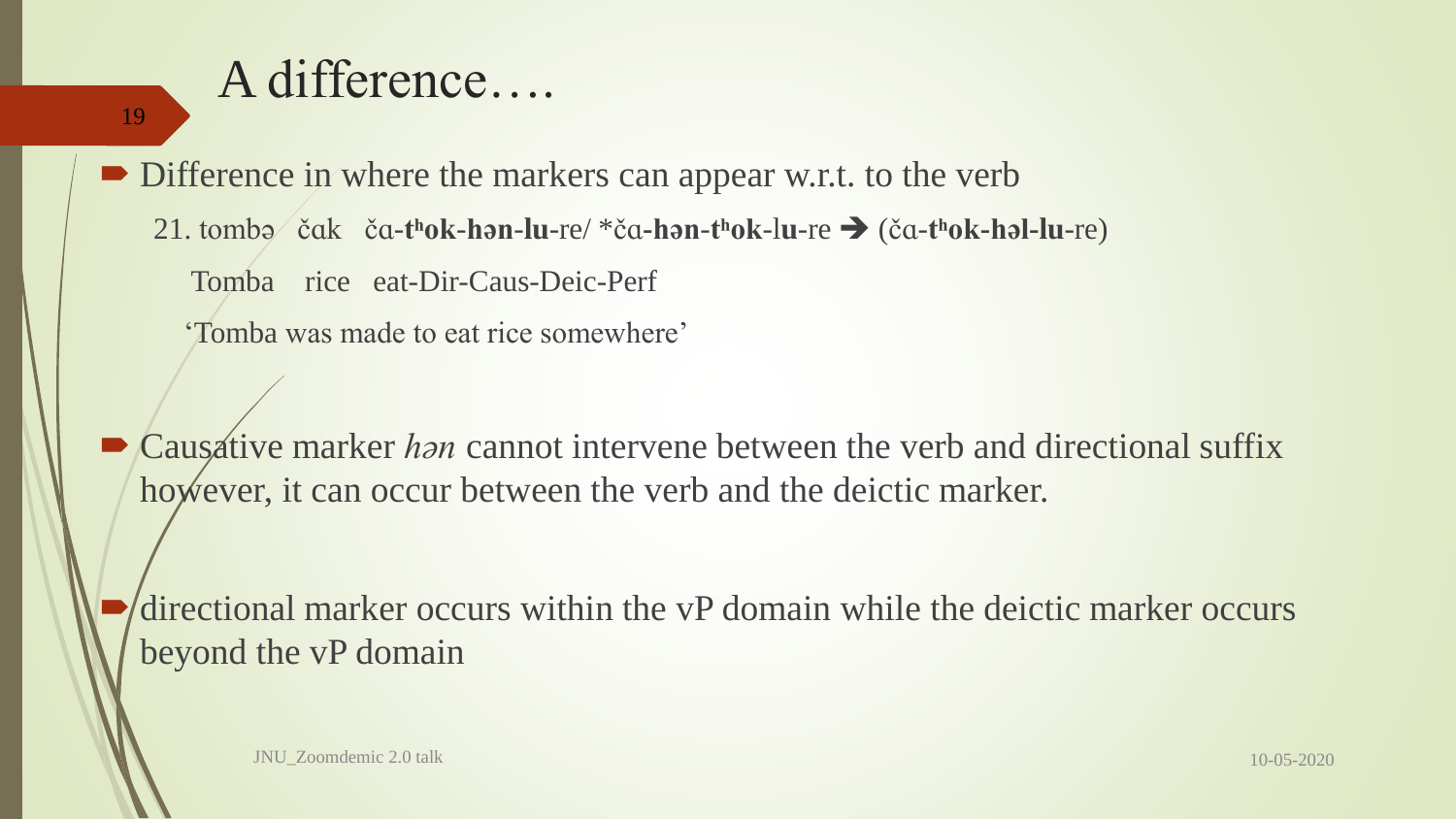#### 20

■ Here, I adopt Ramchand's (2008) First Phase Syntax proposal to account this puzzle.

- She argues that verbs which have only 'directed motion interpretation' (Ramchand, 2008; 125) must combine with PathP.
- As the directional markers in Meiteilon strongly encodes direction or the path through which the event took place, I adopt Ramchand's proposal and argue that the directional marker originates under Path head.
- The PathP gets selected by Process verb (Butt and Scott, 2002) and the Path head moves up to the verb head resulting into an incorporated configuration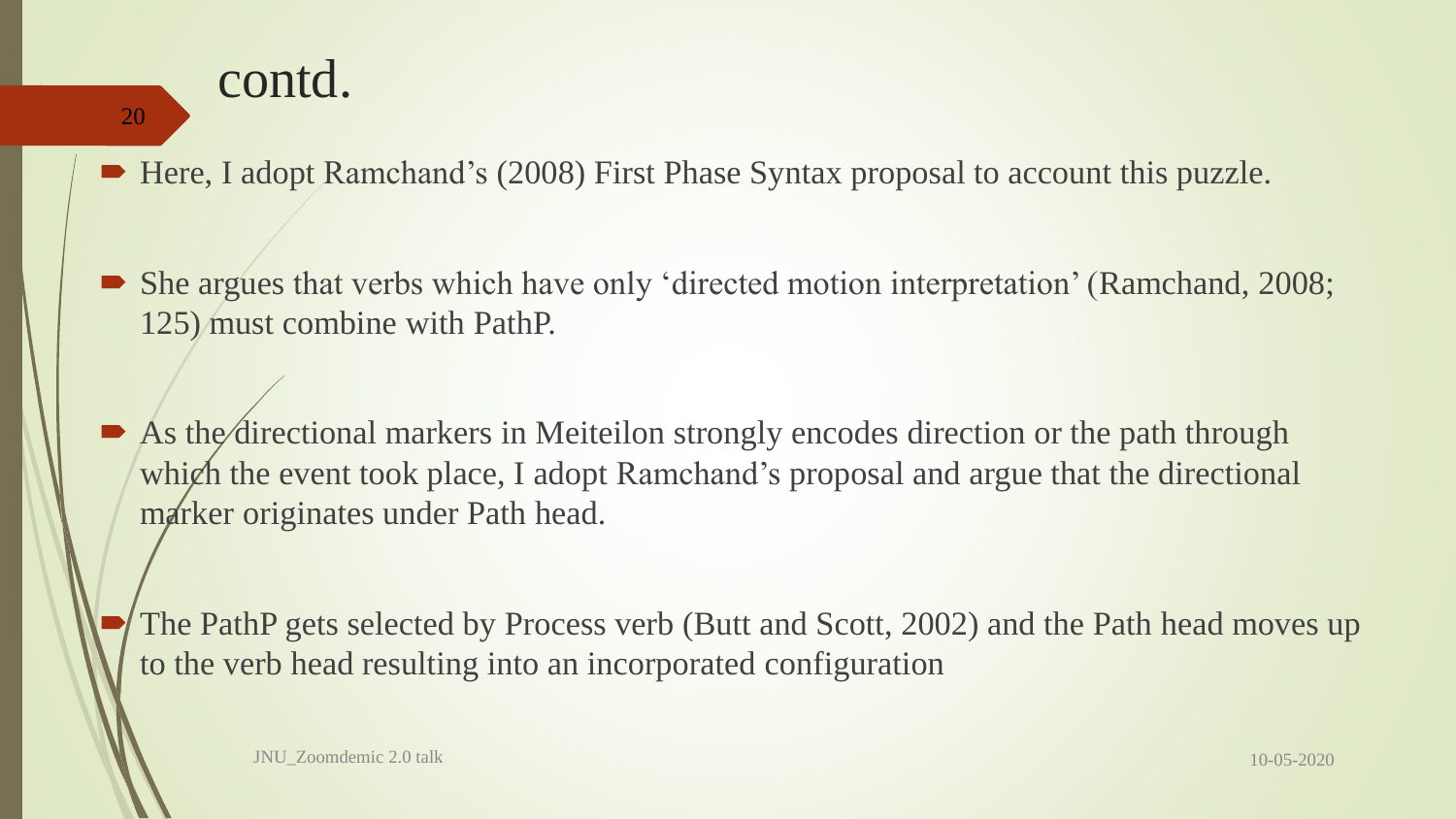$\blacksquare$  [The tomber N] [Vieldon N] [V<sub>VP</sub> t<sub>tombe</sub> [V<sub>VP</sub> kʰɑŋ<sub>N</sub> [V k<sup>h</sup>an N]  $\left[$ <sub>Path</sub> Spec  $\left[$ <sub>RvP</sub> Spec  $\left[$ RvP $\right]$  t<sub>Path</sub> $\left[$ <sup>th</sup>an<sub>y</sub>  $[\sqrt{\tan V} + \text{Path}]\text{ }v$  T] 21

- Morphological Merger  $\rightarrow$  tombə<sub>N</sub> k<sup>h</sup>an<sub>N</sub> (t<sup>h</sup>an<sub>V</sub> + Path)-v-T • Vocabulary Insertion  $\blacktriangleright$  *t*ombə k<sup>h</sup>an (t<sup>h</sup>an +t<sup>h</sup>ok)- k<sup>h</sup>i
	- Prosodic Mapping
		- $\bullet$  (otombə (okhan (o(than +thok)- khi
		- tombə k<sup>h</sup>an t<sup>h</sup>an-dok-k<sup>h</sup>i
		- 'Tomba carried out the wok'

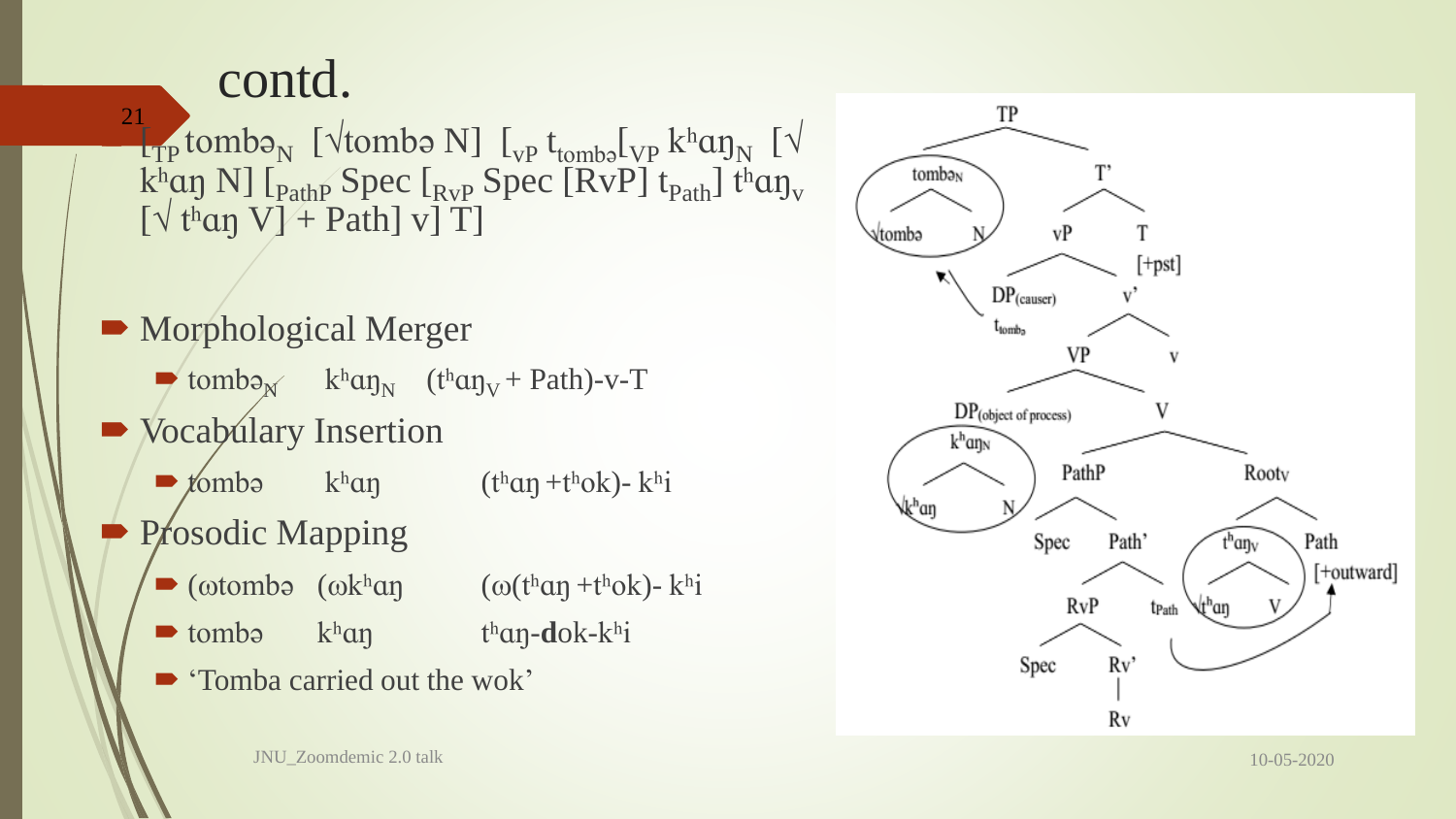# More puzzles in nominal compounds

#### 22

• The story so far does not account the application of these processes in certain nominal compounds.

```
22. p^{\text{hi}} + t^{\text{h}}a \rightarrow p^{\text{hi}}-da 'mat'
   cloth spread
23. sən + k<sup>h</sup>aw \rightarrow sen-gaw 'purse'
    money bag
```
 However, I argue that these puzzles are still triggered by their structural configuration